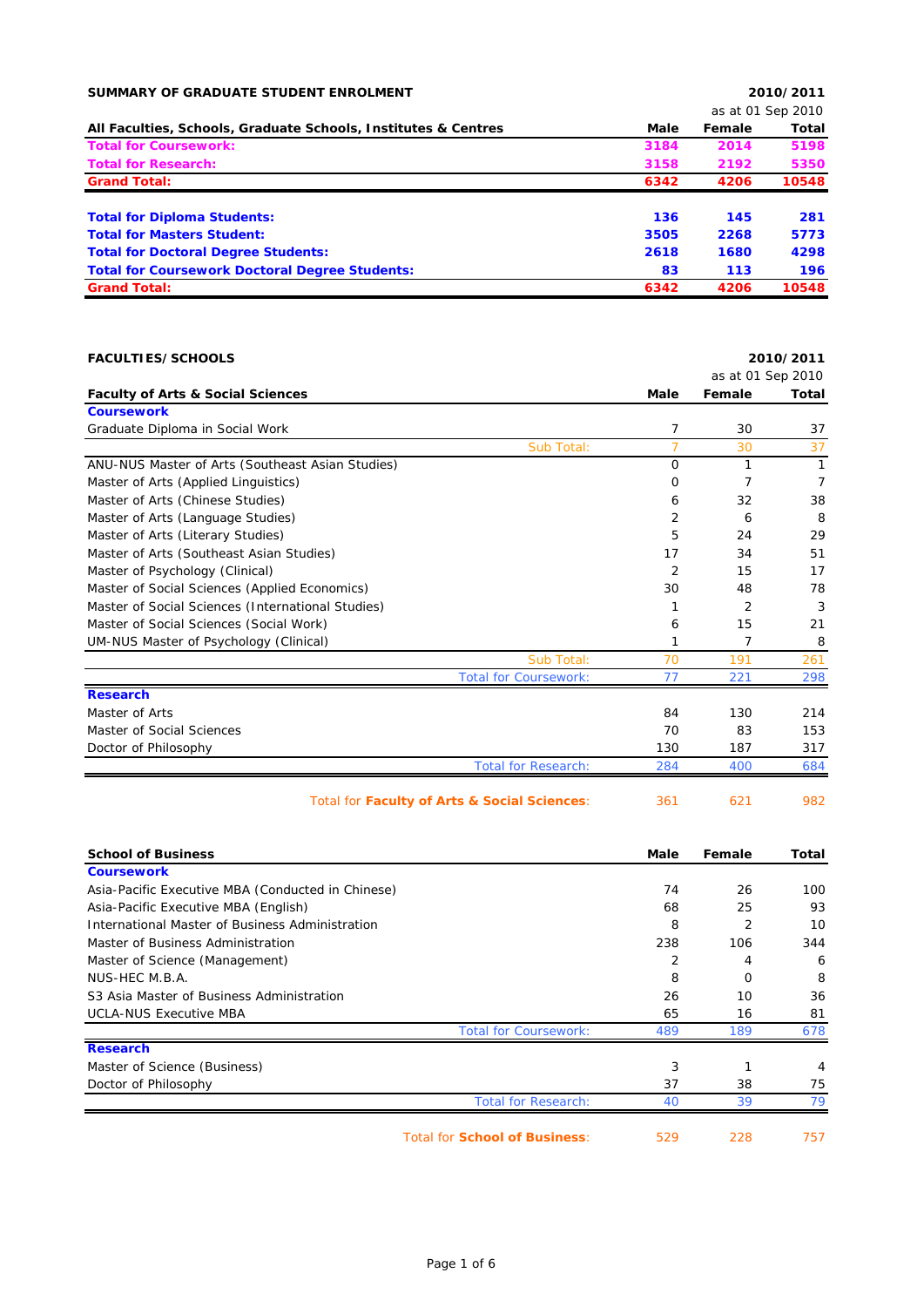| <b>School of Computing</b>                                | Male           | Female   | Total        |
|-----------------------------------------------------------|----------------|----------|--------------|
| <b>Coursework</b>                                         |                |          |              |
| Master of Computing                                       | 131<br>131     | 42<br>42 | 173          |
| <b>Total for Coursework:</b><br><b>Research</b>           |                |          | 173          |
| Master of Science                                         | 21             | 9        | 30           |
| Doctor of Philosophy                                      | 300            | 76       | 376          |
| <b>Total for Research:</b>                                | 321            | 85       | 406          |
|                                                           |                |          |              |
| <b>Total for School of Computing:</b>                     | 452            | 127      | 579          |
| <b>Faculty of Dentistry</b>                               | Male           | Female   | Total        |
| <b>Coursework</b>                                         |                |          |              |
| Graduate Diploma in Dental Implantology                   | 4              | 8        | 12           |
| Sub Total:                                                | $\overline{4}$ | 8        | 12           |
| Master of Dental Surgery (Endodontics)                    | $\mathbf{1}$   | 4        | 5            |
| Master of Dental Surgery (Oral & Maxillofacial Surgery)   | 1              | 2        | 3            |
| Master of Dental Surgery (Orthodontics)                   | 7              | 6        | 13           |
| Master of Dental Surgery (Periodontology)                 | 4              | 4        | 8            |
| Master of Dental Surgery (Prosthodontics)                 | 2              | 2        | 4            |
| Sub Total:                                                | 15             | 18       | 33           |
| <b>Total for Coursework:</b>                              | 19             | 26       | 45           |
| <b>Research</b><br>Master of Science                      |                |          |              |
|                                                           | 1              | 3<br>7   | 4            |
| Doctor of Philosophy<br><b>Total for Research:</b>        | 10<br>11       | 10       | 17<br>21     |
|                                                           |                |          |              |
| <b>Total for Faculty of Dentistry:</b>                    | 30             | 36       | 66           |
| <b>School of Design &amp; Environment</b>                 | Male           | Female   | Total        |
| <b>Coursework</b>                                         |                |          |              |
| Master of Architecture                                    | 63             | 63       | 126          |
| Master of Arts (Urban Design)                             | 15             | 6        | 21           |
| Master of Landscape Architecture                          | $\overline{4}$ | 9        | 13           |
| Master of Science (Building Performance & Sustainability) | 11             | 6        | 17           |
| Master of Science (Building Science)                      | 15             | 18       | 33           |
| Master of Science (Construction Law & Arbitration)        | 1              | 0        | 1            |
| Master of Science (Construction Law & Dispute Resolution) | $\mathbf{1}$   | $\circ$  | $\mathbf{1}$ |
| Master of Science (Environmental Management)              | 36             | 33       | 69           |
| Master of Science (Project Management)                    | 31             | 27       | 58           |
| Master of Science (Real Estate)                           | 39             | 24       | 63           |
| <b>Total for Coursework:</b><br><b>Research</b>           | 216            | 186      | 402          |
| Master of Arts (Architecture)                             | 4              | 4        | 8            |
| Master of Arts (Industrial Design)                        | 1              | 1        | 2            |
| Master of Science (Building)                              | 10             | 6        | 16           |
| Master of Science (Estate Management)                     | 1              | 5        | 6            |
| Master of Science (Real Estate and Urban Economics)       | 1              | 3        | 4            |
| Doctor of Philosophy                                      | 43             | 38       | 81           |
| NUS-DTU Joint Ph.D.                                       | 0              | 1        | 1            |
| <b>Total for Research:</b>                                | 60             | 58       | 118          |
|                                                           |                |          |              |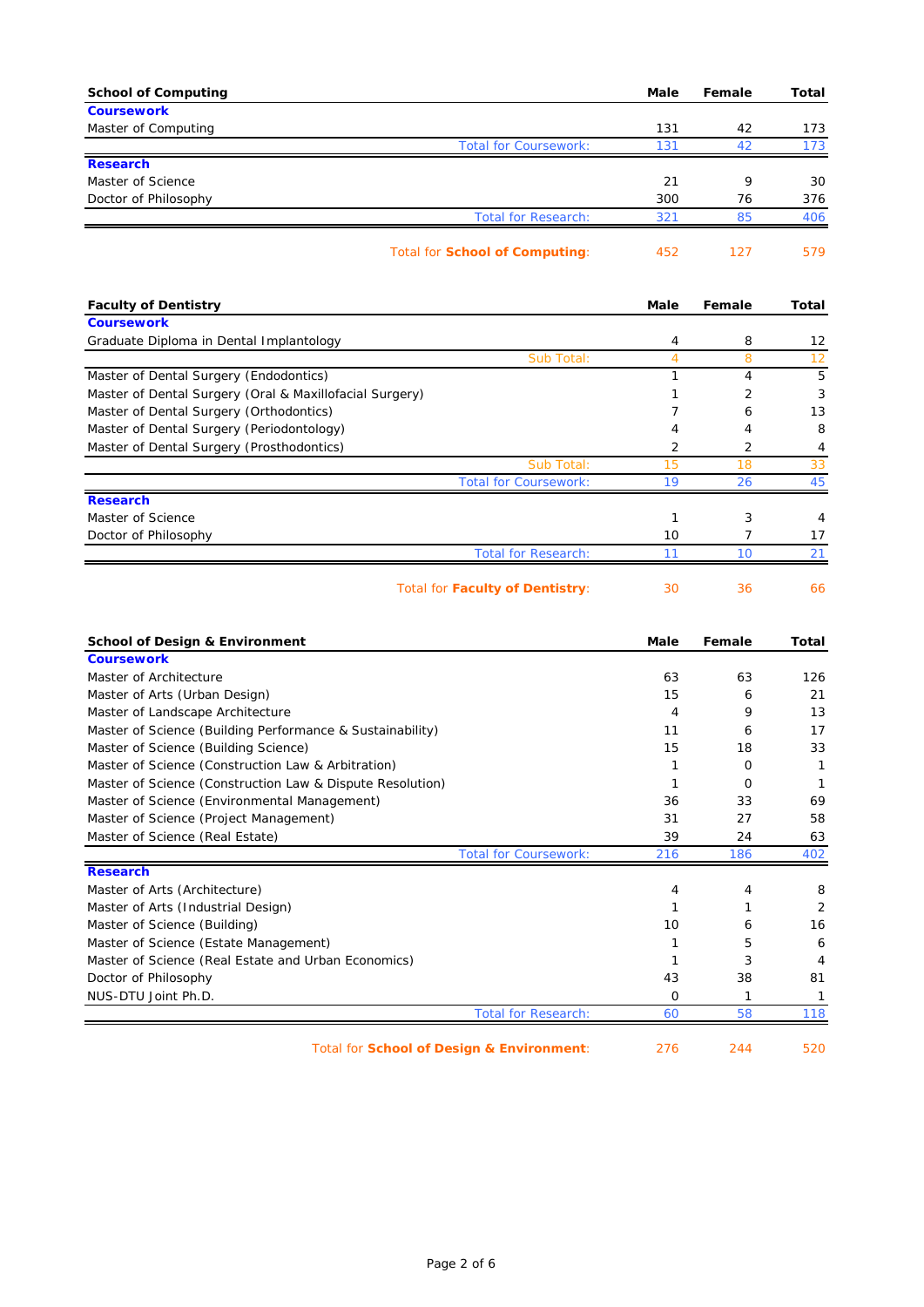| <b>Faculty of Engineering</b>                                 |            | <b>Male</b>    | Female         | <b>Total</b> |
|---------------------------------------------------------------|------------|----------------|----------------|--------------|
| <b>Coursework</b>                                             |            |                |                |              |
| Graduate Diploma in Aviation Management                       |            | 4              | 1              | 5            |
|                                                               | Sub Total: | $\overline{4}$ | $\overline{1}$ | 5            |
| M.Sc (Hydraulic Engrg & Water Resources Mgmt)                 |            | 11             | 4              | 15           |
| Master of Science (Chemical Engineering)                      |            | 36             | 20             | 56           |
| Master of Science (Civil Engineering)                         |            | 115            | 43             | 158          |
| Master of Science (Electrical Engineering)                    |            | 227            | 82             | 309          |
| Master of Science (Environmental Engineering)                 |            | 27             | 34             | 61           |
| Master of Science (Geotechnical Engineering)                  |            | 34             | 4              | 38           |
| Master of Science (Industrial and Systems Engineering)        |            | 131            | 54             | 185          |
| Master of Science (Intellectual Property Management)          |            | 14             | 18             | 32           |
| Master of Science (Management of Technology)                  |            | 117            | 35             | 152          |
| Master of Science (Materials Science and Engineering)         |            | 36             | 25             | 61           |
| Master of Science (Mechanical Engineering)                    |            | 93             | 7              | 100          |
| Master of Science (Mechatronics)                              |            | 26             | 5              | 31           |
| Master of Science (Safety, Health & Environmental Technology) |            | 39             | 35             | 74           |
| Master of Science (Systems Design and Management)             |            | 30             | 8              | 38           |
| Master of Science (Transportation Systems and Management)     |            | 11             | 22             | 33           |
|                                                               | Sub Total: | 947            | 396            | 1343         |
| <b>Total for Coursework:</b>                                  |            | 951            | 397            | 1348         |
| <b>Research</b>                                               |            |                |                |              |
| Master of Engineering                                         |            | 191            | 64             | 255          |
| Doctor of Philosophy                                          |            | 967            | 394            | 1361         |
| NUS-SUPELEC Joint Ph.D.                                       |            | 1              | $\overline{2}$ | 3            |
| NUS-TU/E Joint Ph.D.                                          |            | 1              | O              | 1            |
| NUS-UIUC Joint Ph.D.                                          |            | 2              | 3              | 5            |
| <b>Total for Research:</b>                                    |            | 1162           | 463            | 1625         |
| <b>Total for Faculty of Engineering:</b>                      |            | 2113           | 860            | 2973         |
| <b>Faculty of Law</b>                                         |            | Male           | Female         | Total        |

| <b>Coursework</b>                                       |                              |                   |                |     |
|---------------------------------------------------------|------------------------------|-------------------|----------------|-----|
| Graduate Diploma in Maritime & Arbitration              |                              | $12 \overline{ }$ | 1              | 13  |
|                                                         | Sub Total:                   | 12                |                | 13  |
| Master of Laws                                          |                              | 4                 | 13             | 17  |
| Master of Laws (Asian Legal Studies)                    |                              | 2                 | 3              | 5   |
| Master of Laws (Corporate & Financial Services Law)     |                              | 9                 | 24             | 33  |
| Master of Laws (Intellectual Property & Technology Law) |                              |                   | 6              | 13  |
| Master of Laws (International & Comparative Law)        |                              | 14                | 8              | 22  |
| Master of Laws (International Business Law)             |                              | 20                | 33             | 53  |
| Master of Laws (Maritime Law)                           |                              | 6                 |                | 13  |
|                                                         | Sub Total:                   | 62                | 94             | 156 |
|                                                         | <b>Total for Coursework:</b> | 74                | 95             | 169 |
| <b>Research</b>                                         |                              |                   |                |     |
| Master of Laws                                          |                              |                   | $\overline{2}$ | 3   |
| Doctor of Philosophy                                    |                              | 8                 |                | 15  |
|                                                         | <b>Total for Research:</b>   | $\mathbf Q$       | 9              | 18  |
|                                                         | Total for Faculty of Law:    | 83                | 104            | 187 |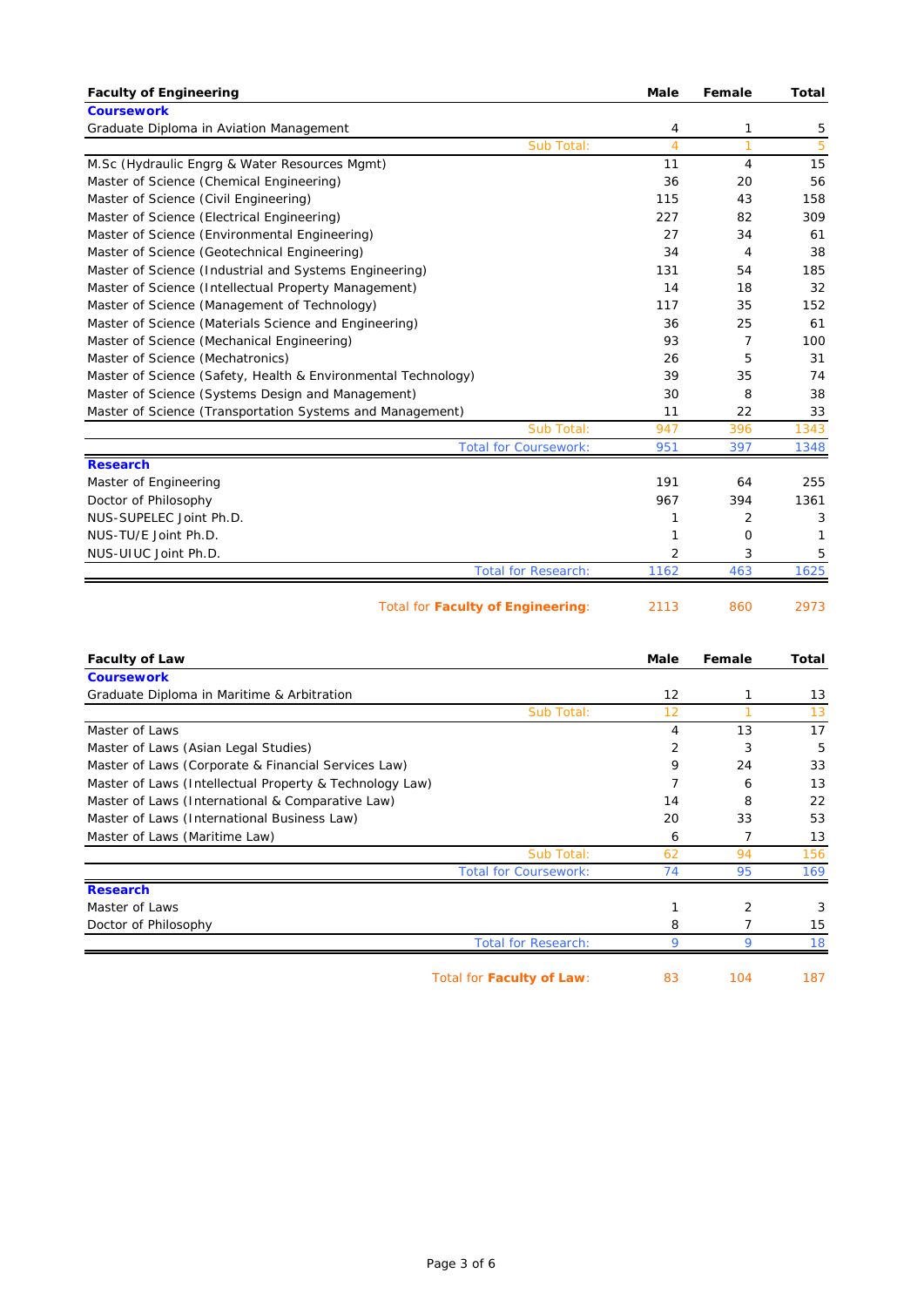| Lee Kuan Yew School of Public Policy                                            | Male      | Female              | Total        |
|---------------------------------------------------------------------------------|-----------|---------------------|--------------|
| <b>Coursework</b>                                                               |           |                     |              |
| Executive Graduate Diploma in Public Administration                             | 1         | 0                   | 1            |
| Sub Total:                                                                      | 1         | $\overline{0}$      | $\mathbf{1}$ |
| Master in Public Administration                                                 | 80        | 53                  | 133          |
| Master in Public Administration and Management<br>Master in Public Management   | 52<br>22  | 5<br>$\overline{4}$ | 57<br>26     |
| Master in Public Policy                                                         | 69        | 93                  | 162          |
| Sub Total:                                                                      | 223       | 155                 | 378          |
| <b>Total for Coursework:</b>                                                    | 224       | 155                 | 379          |
| <b>Research</b>                                                                 |           |                     |              |
| Master of Science                                                               | 1         | 0                   | $\mathbf{1}$ |
| Doctor of Philosophy                                                            | 11        | 9                   | 20           |
| <b>Total for Research:</b>                                                      | 12        | 9                   | 21           |
| Total for Lee Kuan Yew School of Public Policy:                                 | 236       | 164                 | 400          |
|                                                                                 |           |                     |              |
| <b>Faculty of Science</b><br><b>Coursework</b>                                  | Male      | Female              | Total        |
| Joint Master of Science in Industrial Chemistry                                 | 18        | 29                  | 47           |
| Master of Science (Applied Physics)                                             | 10        | 14                  | 24           |
| Master of Science (Chemistry)                                                   | 30        | 44                  | 74           |
| Master of Science (Mathematics)                                                 | 18        | 21                  | 39           |
| Master of Science (Pharmaceutical Sciences and Technology)                      | 10        | 28                  | 38           |
| Master of Science (Physics)                                                     | 9         | 0                   | 9            |
| Master of Science (Quantitative Finance)                                        | 33        | 22                  | 55           |
| Master of Science (Statistics)                                                  | 52        | 41                  | 93           |
| Master of Science in Financial Engineering                                      | 213       | 54                  | 267          |
| NUS-ANU Master of Science (Science Communication)                               | 5         | 15                  | 20           |
| Doctor of Pharmacy                                                              | 3         | 7                   | 10           |
| <b>Total for Coursework:</b>                                                    | 401       | 275                 | 676          |
| <b>Research</b>                                                                 |           |                     |              |
| Graduate Programme<br>Master of Science                                         | 6<br>68   | 5<br>56             | 11<br>124    |
| Doctor of Philosophy                                                            | 617       | 445                 | 1062         |
| <b>Total for Research:</b>                                                      | 691       | 506                 | 1197         |
|                                                                                 |           |                     |              |
| <b>Total for Faculty of Science:</b>                                            | 1092      | 781                 | 1873         |
| Yong Loo Lin School of Medicine                                                 | Male      | Female              | Total        |
| <b>Coursework</b>                                                               |           |                     |              |
| Graduate Diploma in Family Medicine                                             | 1         | 1                   | 2            |
| Graduate Diploma in Family Practice Dermatology                                 | 6         | 4                   | 10           |
| Graduate Diploma in Geriatric Medicine                                          | 11<br>9   | 9                   | 20           |
| Graduate Diploma in Occupational Medicine<br>Graduate Diploma in Tissue Banking | 13        | 4<br>8              | 13<br>21     |
| Sub Total:                                                                      | 40        | 26                  | 66           |
| Master of Clinical Investigation                                                | 14        | 9                   | 23           |
| Master of Medicine (Diagnostic Radiology)                                       | 8         | 3                   | 11           |
| Master of Medicine (Emergency Medicine)                                         | 22        | 13                  | 35           |
| Master of Medicine (Family Medicine)                                            | 3         | 2                   | 5            |
| Master of Medicine (Internal Medicine)                                          | 1         | 2                   | 3            |
| Master of Medicine (Obstetrics and Gynaecology)                                 | 0         | 3                   | 3            |
| Master of Medicine (Ophthalmology)                                              | 0         | 1                   | 1            |
| Master of Medicine (Orthopaedic Surgery)                                        | 6         | 2                   | 8            |
| Master of Medicine (Paediatric Medicine)                                        | 5         | 1                   | 6            |
| Master of Medicine (Psychiatry)                                                 | 1         | 0                   | 1            |
| Master of Nursing                                                               | 4         | 43                  | 47           |
| Master of Public Health                                                         | 18        | 24                  | 42           |
| Master of Science (Speech and Language Pathology)                               | 0         | 20                  | 20           |
| Sub Total:                                                                      | 82<br>122 | 123                 | 205          |
| <b>Total for Coursework:</b>                                                    |           | 149                 | 271          |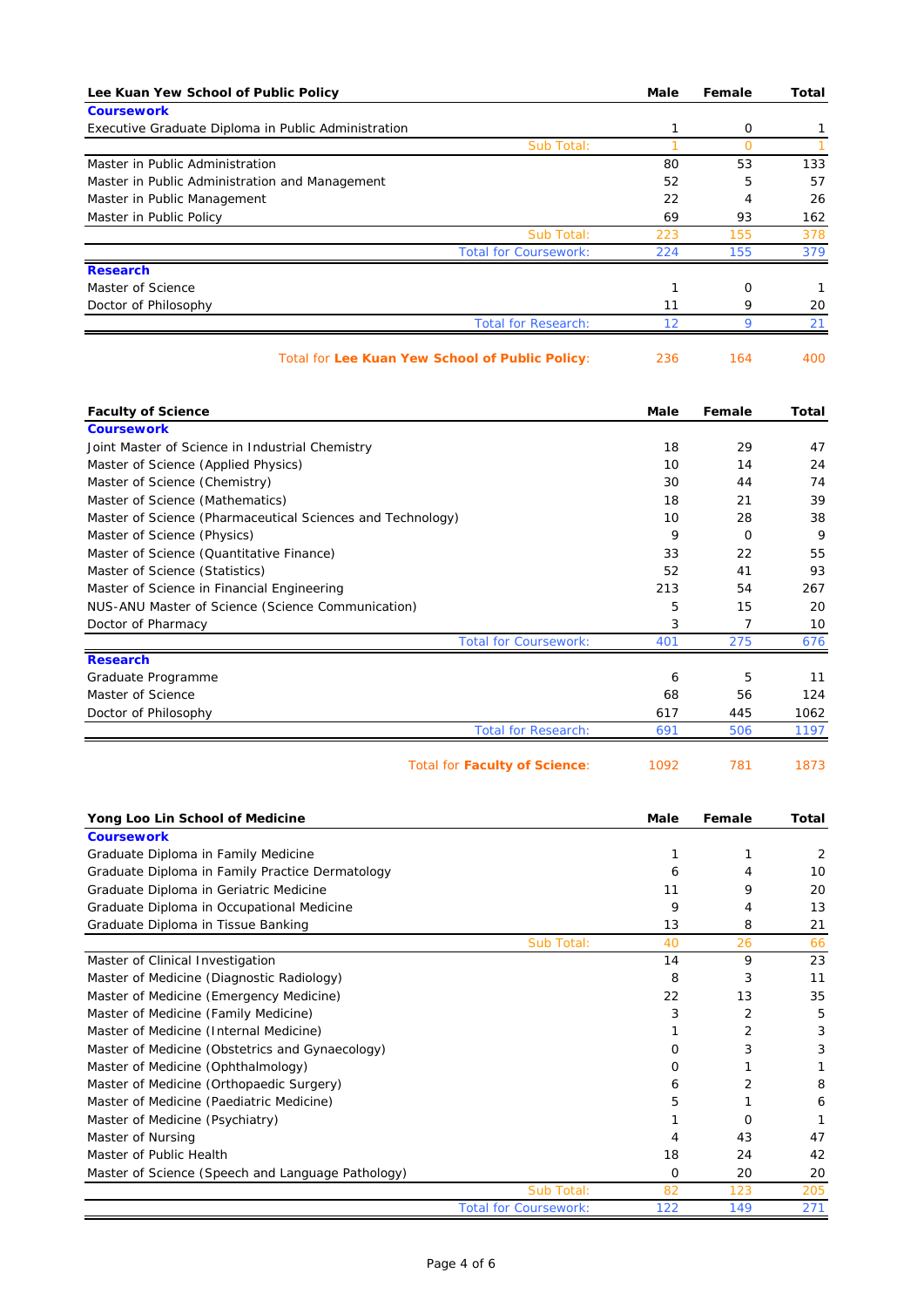| <b>Research</b>                                                    |          |        |                |
|--------------------------------------------------------------------|----------|--------|----------------|
| Graduate Programme                                                 | 33       | 33     | 66             |
| Joint M.Sc. in Infectious Diseases, Vaccinology and Drug Discovery | 1        | 6      | $\overline{7}$ |
| Master of Science                                                  | 43       | 99     | 142            |
| Master of Science (Nursing)                                        | 0        | 2      | 2              |
| Doctor of Medicine                                                 | 1        | 1      | 2              |
| Doctor of Philosophy                                               | 147      | 235    | 382            |
| NUS-KI Joint PhD                                                   | 5        | 3      | 8              |
| PhD in Biostatistics                                               | $\Omega$ | 1      | 1              |
| PhD in Cancer Biology                                              | 2        | 7      | 9              |
| <b>Total for Research:</b>                                         | 232      | 387    | 619            |
| Total for Yong Loo Lin School of Medicine:                         | 354      | 536    | 890            |
| Yong Siew Toh Conservatory of Music                                | Male     | Female | <b>Total</b>   |
| <b>Coursework</b>                                                  |          |        |                |
| Graduate Diploma in Music Performance                              | 1        | 1      | 2              |
| <b>Total for Coursework:</b>                                       | 1        | 1      | $\overline{2}$ |
| Total for Yong Siew Toh Conservatory of Music:                     | 1        | 1      | $\overline{2}$ |
| Duke-NUS Graduate Medical School S'pore                            | Male     | Female | Total          |
| <b>Coursework</b>                                                  |          |        |                |
| Doctor of Medicine                                                 | 80       | 106    | 186            |
| <b>Total for Coursework:</b>                                       | 80       | 106    | 186            |
| <b>Research</b>                                                    |          |        |                |
| Doctor Of Philosophy                                               | 1        | 9      | 10             |
| <b>Total for Research:</b>                                         |          | 9      | 10             |

Total for **Duke-NUS Graduate Medical School S'pore**: 81 115 196